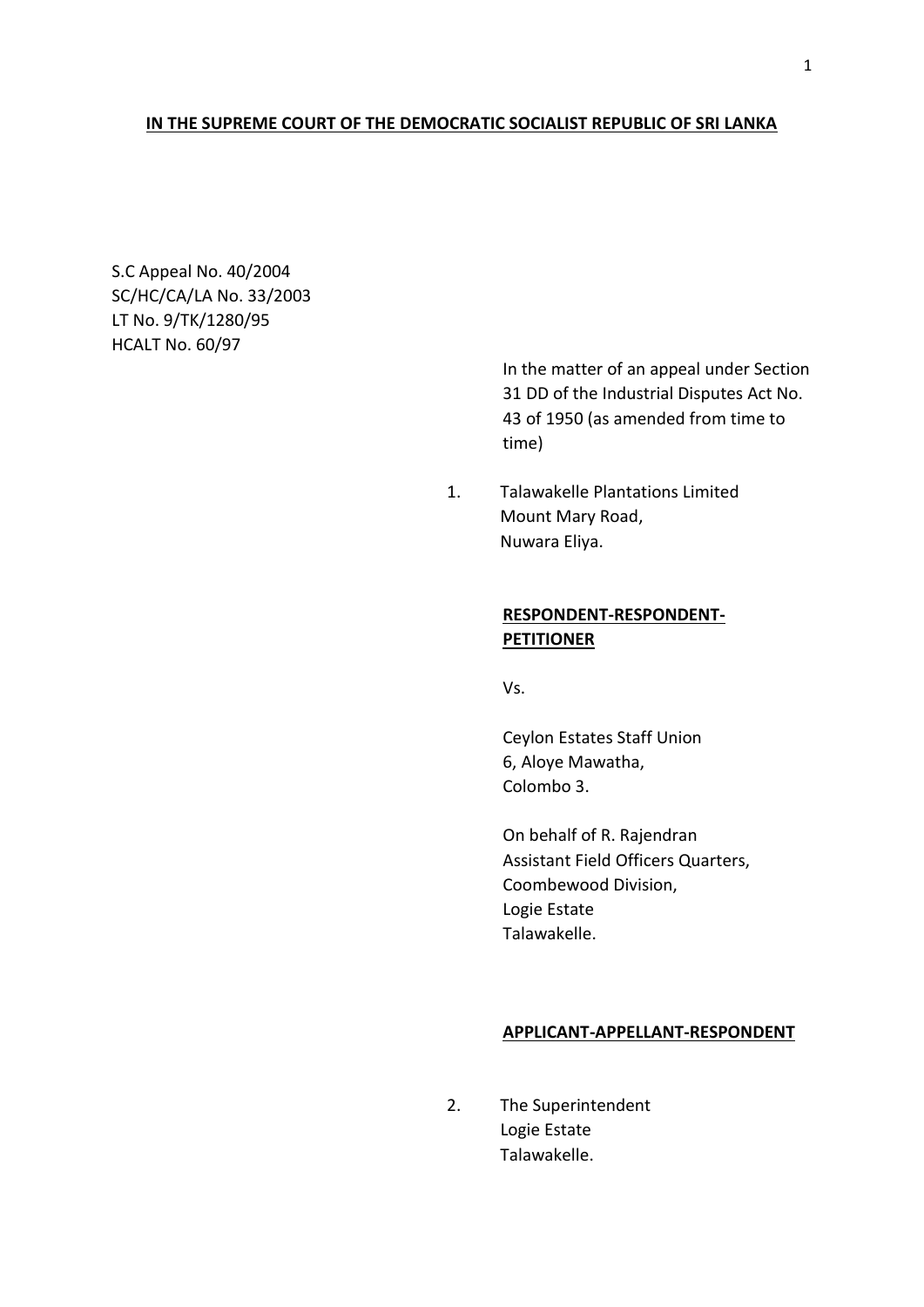- 3. Hayleys Plantation Services Limited 400, Deans Road, Colombo 10.
- 4. Sri Lanka State Plantations Corporation Gregory's Road, Colombo 7.
- 5. The Land Reform Commission C82, Gregory's Road, Colombo 7.

# **RESPONDENT-RESPONDENT-RESPONDENTS**

| <b>BEFORE:</b>     | S. E. Wanasundara P.C. Acting C.J.<br>Priyantha Jayawardena P.C., J. &<br>Anil Gooneratne J.                                                  |
|--------------------|-----------------------------------------------------------------------------------------------------------------------------------------------|
| <b>COUNSEL:</b>    | Avindra Rodrigo with Ms. Rozali Fernando<br>And Anuradha Wijesooriya instructed by<br>F. J. & G de Saram for Respondent-Respondent-Petitioner |
|                    | Udayasiri Rajapakse with Ms. Ishara Abeysinghe<br>For 4 <sup>th</sup> Respondent-Respondent-Respondent                                        |
|                    | Ms. Yuresha de Silva S.S.C. for 3 <sup>rd</sup> Respondent-<br>Respondent-Respondent                                                          |
| <b>ARGUED ON:</b>  | 15.11.2016                                                                                                                                    |
| <b>DECIDED ON:</b> | 02.12.2016                                                                                                                                    |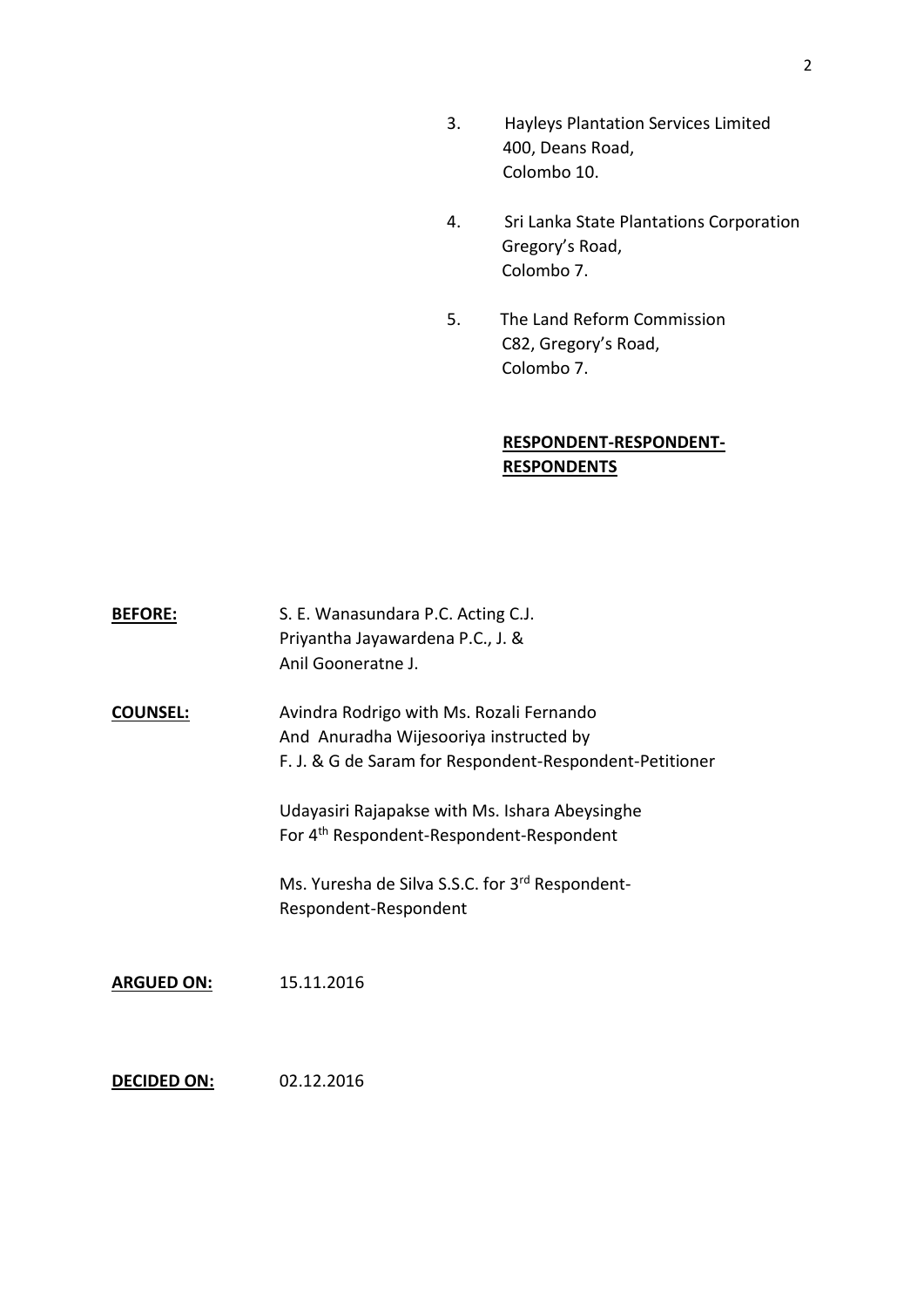#### **GOONERATNE J.**

This is a case of termination of employment of an employee. The employer is Talawakele Plantations Limited (Respondent-Respondent-Petitioner – hereinafter referred to as the employer). The applicant employee who was represented by the Ceylon Estates' Staff Union (Applicant-Appellant-Respondent) was employed as an Assistant Field Officer of 'Logie' Estate and particularly attached to the 'Coombewood' Division which is one of the three divisions of 'logie' estate. It is pleaded that the employee was liable to be transferred and was required to accept and work in any part of the estate. In this appeal the facts submitted to court reveal that the employee's services were terminated on or about 01.04.1995. Employee's services being terminated, an application was made to the Labour Tribunal by the employee for relief as per Section 31B of the Industrial Disputes Act as Amended on the basis that his services were unjustly terminated by the employer.

The Labour Tribunal by its Order dated 28.05.1997 (X4) held that employer's decision to terminate the employee's employment was just and equitable. Employee concerned appealed to the High Court. The learned High Court Judge as submitted to this court by learned counsel for the Respondent-Respondent-Petitioner agreed with the findings of the Labour Tribunal but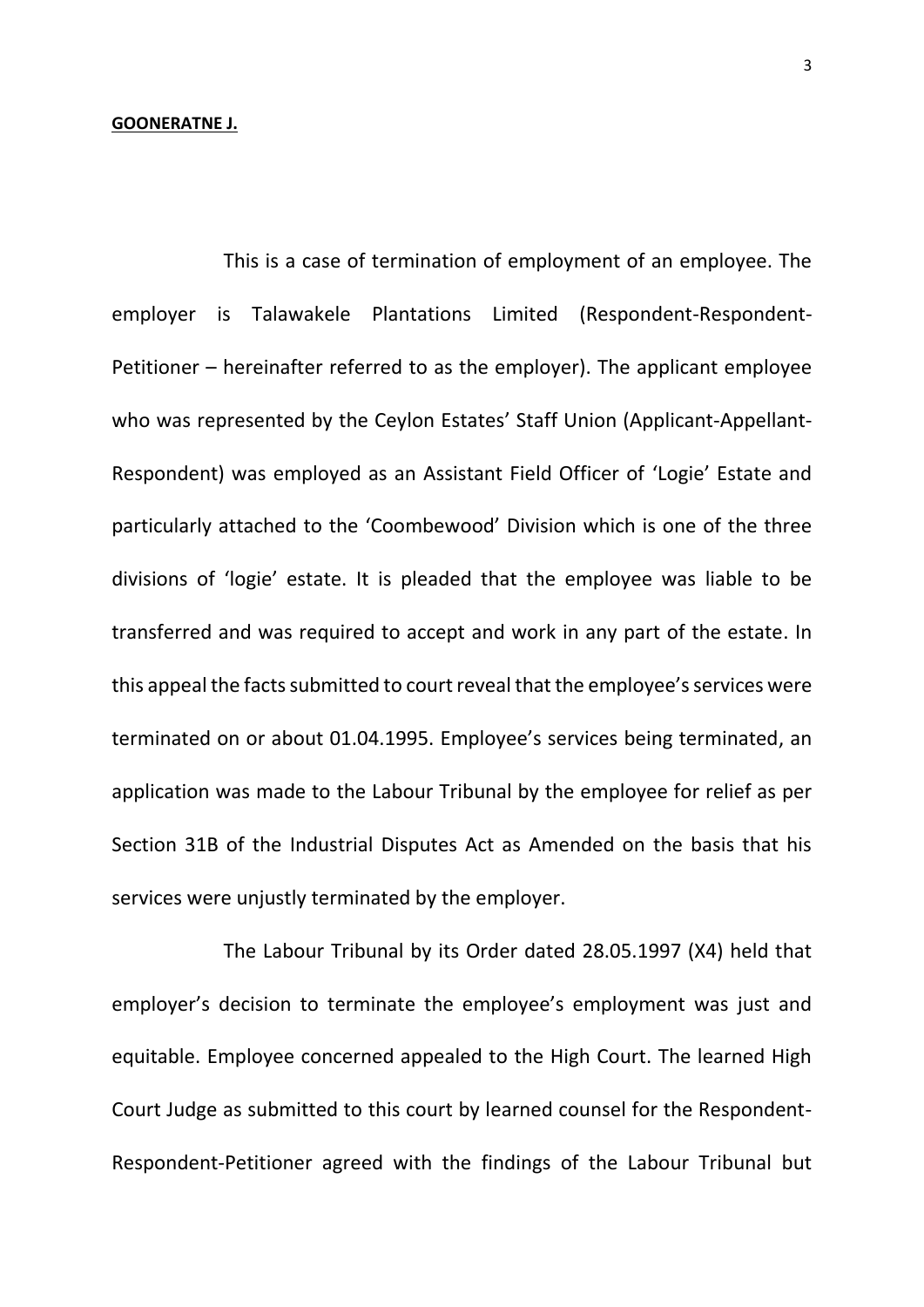vacated the Order of the Labour Tribunal purely on sympathetic grounds. Appeal to the Supreme Court is from the Judgment of the High Court dated 24.06.2003. On or about 03.06.2004 Supreme Court granted Leave to Appeal on questions of law stated in paragraph 8 of the Petition. The said questions reads thus:

- (i) The said order is wrong, contrary to law and against the weight of the evidence placed before Court;
- (ii) The learned Judge failed to subject the evidence to an objective and judicial evaluation and/or to arrive at a judicial determination of the question of law that arose for determination in this case;
- (iii) The learned Judge erred in law by failing to take into consideration any of the items of evidence adduced in this case that were in favour of and/or supportive of the case of the Employer;
- (iv) The learned Judge erred in law by failing to address his mind to and/or determine according to the evidence the issues that arose for determination in this case;

I would state the facts very briefly. Employee being attached to one of the divisions of the three divisions of the estate was liable to be transferred to any one division, where he is given quarters, and required to reside in the respective division. When the employee was transferred to a particular division, he is expected to take up residence in the house provided for the Division. The evidence led indicates that on transfer, the employee assumed duties in the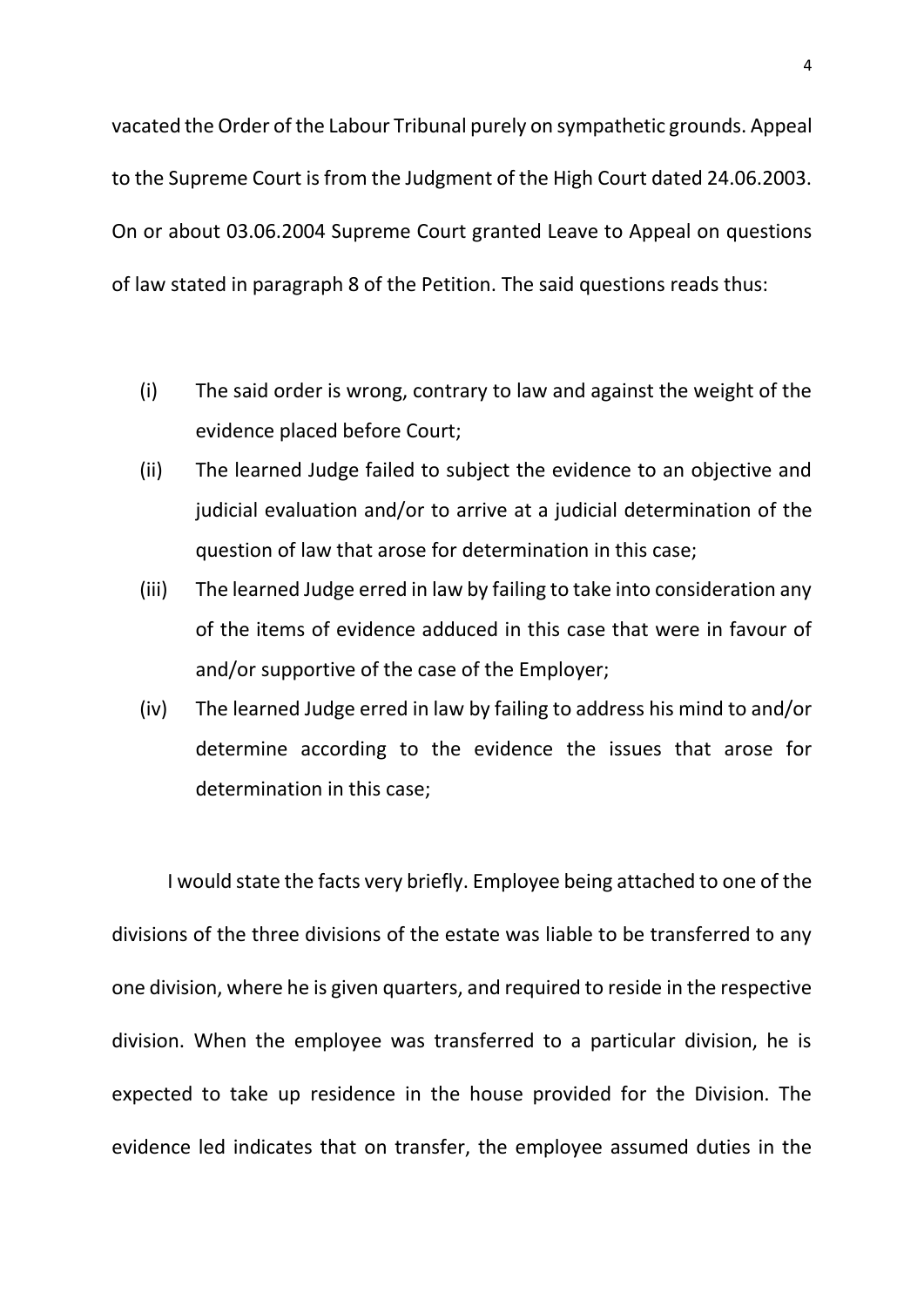division to which he was transferred but refused to vacate the house in which he resided prior to transfer. In other words the employee refused to accept and reside in the residence provided within the particular division, on transfer. This led to action being taken by the employer and ultimately resulted in the termination of employment of the employee. I have no hesitation to observe that this is a case of clear insubordination.

In the Labour Tribunal the employee inter alia prayed for back wages and re-instatement or compensation for loss of employment. On behalf of the employer the Superintendent of Logie Estate gave evidence, and testified that the employee concerned failed to comply with lawful directives given by the employer. Persistent refusal to give up the quarters occupied by employee and refusal to move on to the house provided within the division the employee who was expected to work on transfer, would amount to insubordination. The case of J.E.D.B. and another Vs. Ceylon Workers Congress 1994 (3) SLR 24, it was held that a workman was guilty of insubordination and his services were rightly terminated for refusal to accept a transfer to quarters on another estate. As observed by the learned counsel for the Employer the evidence led reveal that the employee failed to establish that his termination of services was unjustly and unlawfully terminated. Employee's persistent refusal and stubborn attitude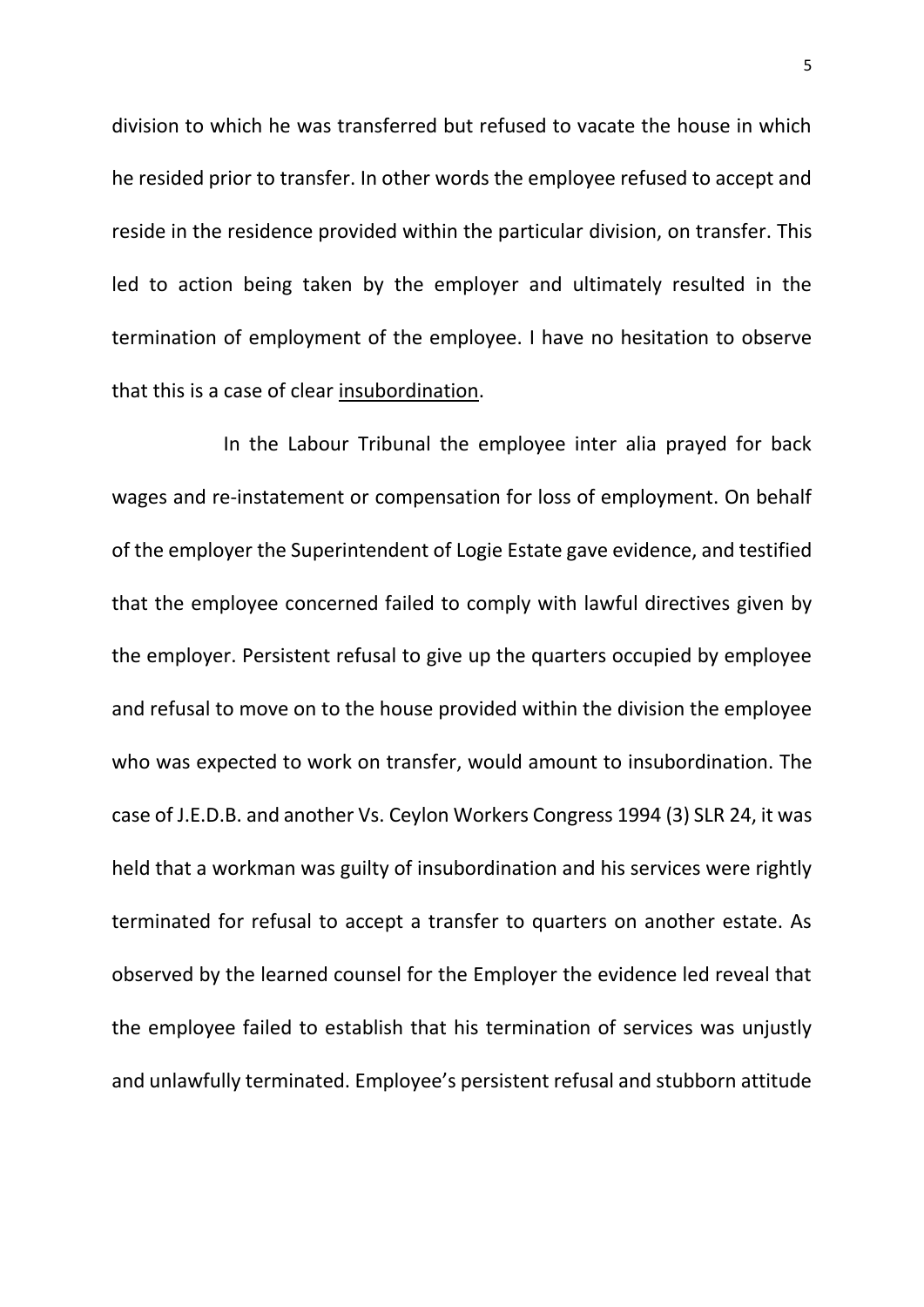not to comply with directions given by the employer resulted in the Labour Tribunal holding in favour of the employer.

The learned High Court Judge in his Judgment agrees with the findings of the learned President of the Labour Tribunal and in no uncertain terms state that the Labour Tribunal has considered all relevant facts and arrived at a correct decision. Further it is held that the dismissal of the employee's application is justified. The following excerpt from the Judgment of the learned High Court Judge is noted.

අයුදුම්කරුට නව සේවා ස්ථායේ නිවසක පදිංචියට යාමටත් නියම කොට තිබු නුමුදු එකී නියමය නොතකා අයදුම්කරු තමා කලින් සිටි නිවසේ ම රුදි සිටිමෙන් පෙනී යන්නේ අයදුම්කරු හිතුවක්කාර ලෙස සහ අතතනෝමතික ලෙස කියා කොට ඇති බවයි. ස්වම්යා විසින් ස්ථාන මාරුවක් දුන් පසු කලින් සිටි නිවස භාර දිමට නියෝගයක් කල විට එයට පටහැනිව තමන්ගේ මනාපය සේ කියා කිරීමට සේවකයෙක හට ඉඩ ,ලබා දුනහොත් එම සේවා ස්ථානයේ නිසි පාලනයක් හෝ විනයක් තබා ගැනිමට හැකි fkdjkq we;. tfyhska fujka y s;=jlaldr l%shdjla yg lsi so q bvla fkd;ensh යුතුයන්න මගේ අදහසයි. එහෙයින් කම්කරු විනිශ්චය සභාව ඉදිරියෙහි ඉදිරිපත් වි ඇති සියලු කරුණු අනුව අභියාචකයාගේ ඉල්ලීම කම්කැර විනිශ්චය සභාව විසින් නිශ්පුභා කිරීමට සාධාරණ බව මගේ හැගිමයි.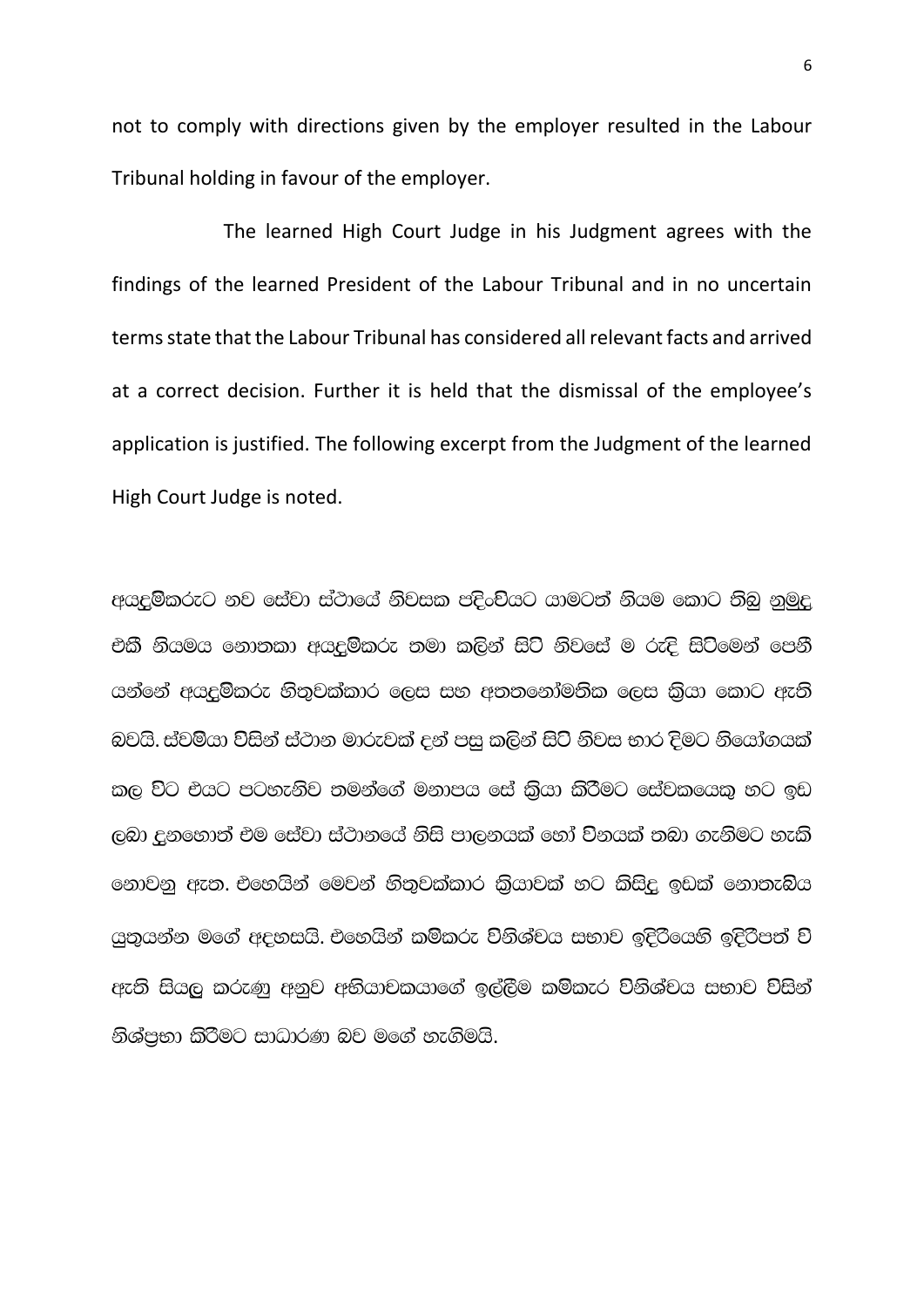The learned High Court Judge having stated, so as above, proceeded to vacate the Order of the Labour Tribunal as stated by the Judge only on sympathetic grounds which refer to the following positions.

- (a) Applicant was only 46 years of age and had been unemployed for 8 years.
- (b) The period of 8 years as above is enough punishment for acts of insubordination committed by employee.
- (c) Employee to move out of the official quarters occupied by him at the Coombwood Division and report to the employer.
- (d) Having complied with (c) above employer is required to employ the applicant with no back wages and at the discretion of employer in any estate of the employer not below the position held by employee prior to dismissal.

The order made by the learned High Court Judge which could be described in the way it is described by the High Court Judge on sympathetic grounds cannot be permitted to stand. I am unable to accept the position that a court of law should deliver Judgment on sympathetic grounds. Any Judge is required to consider the merits of the case, and based on acceptable evidence, pronounce Orders and Judgments according to law. However if settlements are reached, cases could be concluded if either party agree with each other to do so, even on 'sympathetic' grounds without offending laws of the country.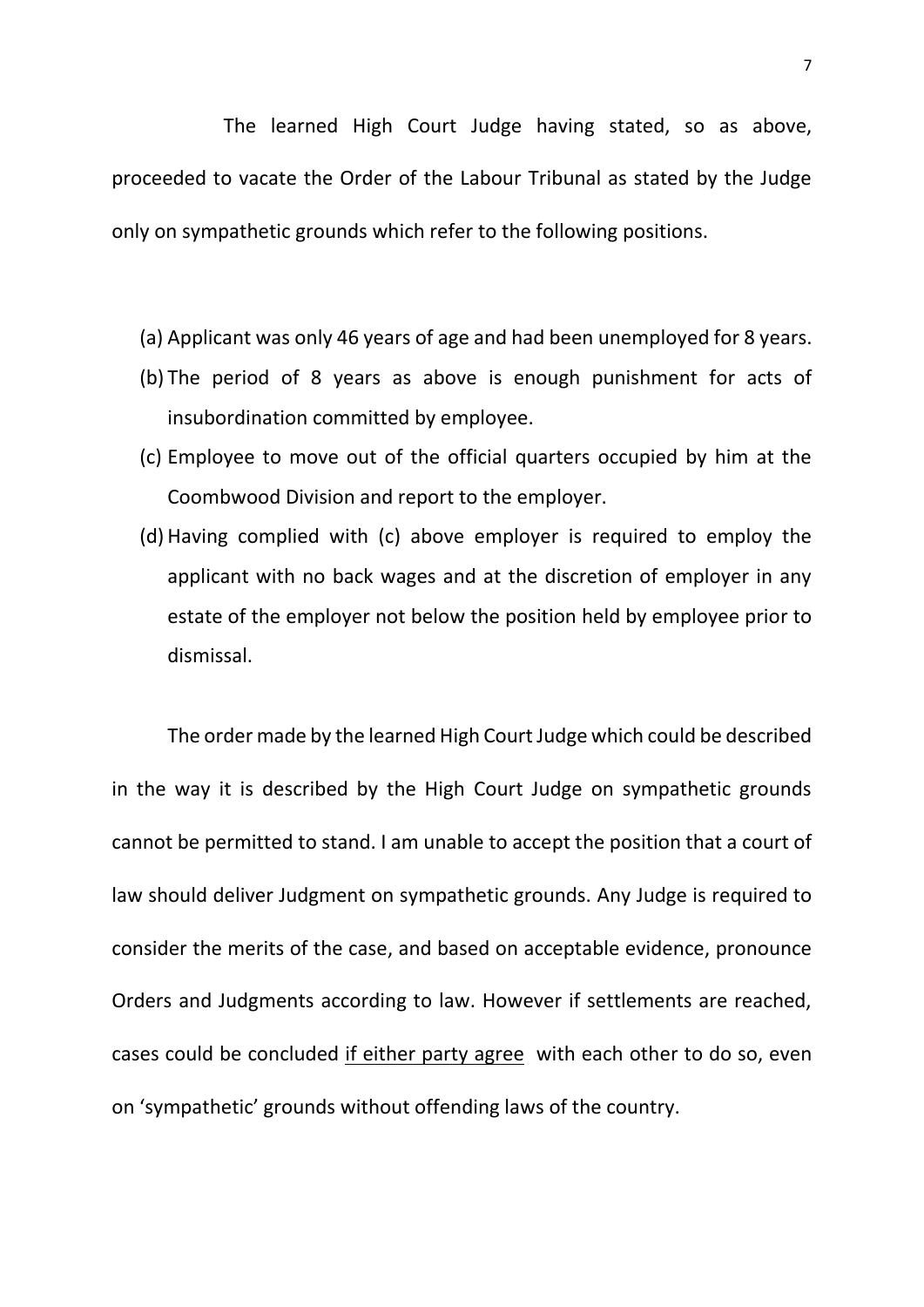In the field of Labour Law and practices insubordination is a ground for dismissal in all jurisdiction, unless provoked by the management. Even a refusal to obey reasonable orders justifies dismissal 63 NLR 164; 8 CWR 240. It is not incorrect to observe that both aspects i.e insubordination and disobedience justifies dismissal. If not the employer cannot go ahead with his business or an organisation with indisciplined employees, and the basic structure of employment would crash. Tolerance of either of above will result in poor management and mismanagement of the business.

The employee was absent and unrepresented before this court on the date of hearing and also on previous occasions. However the record indicate that the employee Applicant-Appellant-Respondent has filed written submissions on 25.02.2005.

I have considered the written submissions of the employee filed of record but there is no merit in same to consider his position. Nor has the employee met the position of the employer on the question of insubordination or disobedience.

I answer all the questions of law as referred to in paragraph 8 of the petition in the affirmative and in favour of the employer- Respondent-Respondent-Petitioner. The Judgment of the learned High Court Judge dated 24.06.2003 is set aside. I affirm the Order of the Labour Tribunal dated